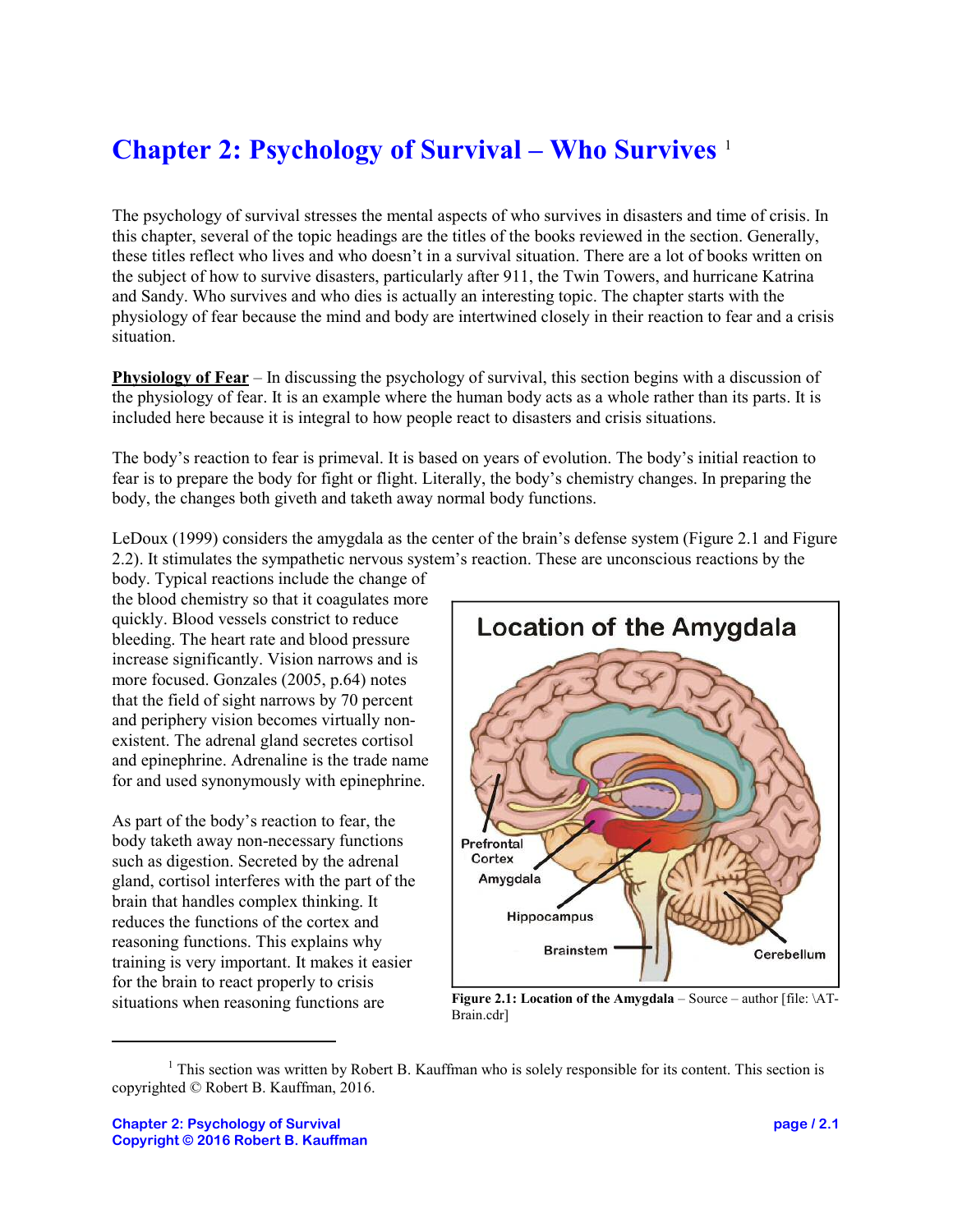hampered.

In summary, the mind and body go through a series of complex changes in reaction to fear. They are intertwined. The issue is whether high level mental functioning is needed in the crisis situation. If it is needed, it may not be there because the hormones produced affect thinking, perception, and memory retrieval. They dampen conscious memory. Again, this explains why training in all forms is valuable because it makes it easier to react without requiring high conscious thought processes.

## **Surviving the Extremes – A Doctors Journey to the**

**Limits of Human Extremes** – In his book with the same title as this section, Kramler, K., (2004) explored who survived in extreme environmental situation such as the desert, ocean, wilderness, and outer space. In his conclusion, he offers several factors that led to survival in harsh situations. The first factor is *knowledge*. The tools of survival lie in people's brains. (Kramler, p.275). Knowledge is power and in this case, it is one of the keys to surviving. Consider it one of the cornerstones of surviving. All the knowledge learned about how to survive the unexpected





emergency is but one factor to surviving. Knowledge about the disasters and about all the planning items listed in the *Surviving the Unexpected Emergency Model* can aid a person in surviving.

The second factor Kramler (2004, p.275) suggests is *conditioning*. A healthy body in good condition is better able to handle the stress of a survival situation.

The third factor is *luck*. In the survival situations examined by Kramler (2004, p.275) there is usually an element of luck. However, he suggests not placing too much emphasis on this factor. There is an adage that *"people make their own luck*." To simply rely on luck is a foolish notion for fools who will perish. To a degree, luck is tied to knowledge and the ability to adapt to changing situations. In a survival situation, where little is going one's way, a little luck can be helpful. However, don't think that it covers a whole host of other shortcomings.

Kramler (2004, p.276) notes that all survivors have some combination of the factors of knowledge, conditioning, and luck. However, without the fourth factor, *the will to survive*, the people would have perished. He notes that it is the spirit to go on. It is an attitude. In the face of all odds, it is the ability to continue. It is not giving up. This attitude is discussed again in the recreation section with POWs who have suffered torture and long term confinement. It is the brain that goes soft. It is the brain that gives up the fight for survival.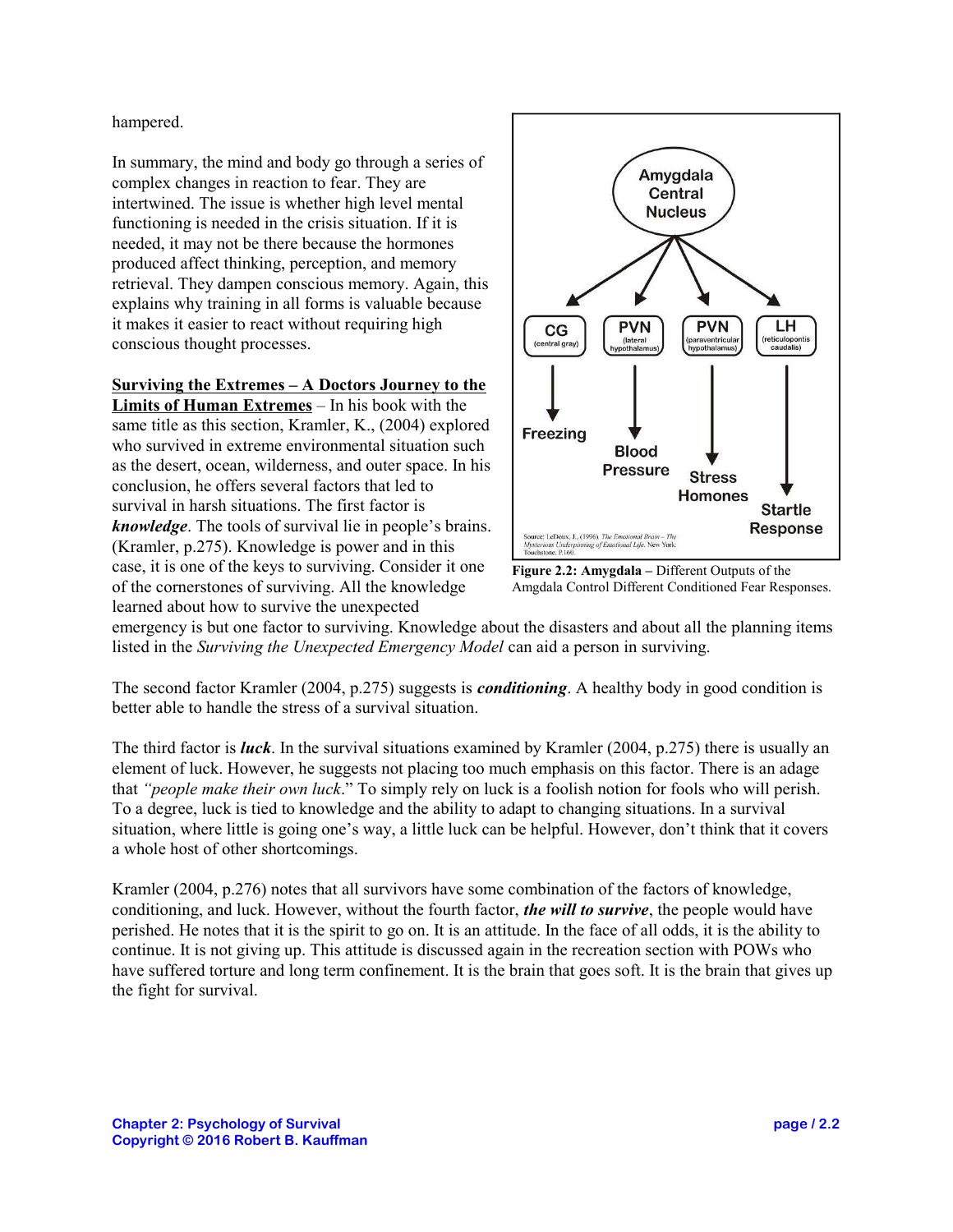**Deep Survival – Who Lives, Who Dies and Why** – In his book with the same title, Laurence Gonzales (2005) studied accidents to determine why those who survived, survive and those who die, die.

Although there is some denial for survivors, they have acceptance of their reality. Denial is a defensive mechanism to protect the body from harm. However, it can lead to further harm. If the victim's leg is broken, they recognize that it is broken. If they are lost, they recognize that they are lost. Accepting their reality enables the victim to act.

When acting, survivors stay calm. Gonzales (2005, p.287) notes that survivors "think/analyze/plan." Consider the acronym STOP. It stands for "Sit," "Think," Observe," and "Plan" (Note: The acronym SSTOP is use elsewhere and is essentially the same concept.). By sitting, the survivor stays calm. Think is to analyze the situation. Observing takes in the environment for what it is, and planning is planning a course of action. The objective of planning is to create small tangible tasks that can be completed. "I will crawl twenty yards to the tree stump." "I will dig a snow cave for the night." "I will splint my broken arm." Completing small manageable tasks is a critical point because it can lead to success, if ever so small. In *the Survivor's Club*, Sherwood (2009, p.327) summarizes this principle quite will with the question "How do you eat an elephant" The answer is "One bite at a time."

Survivors take corrective and decisive action. This is where some knowledge is helpful because it helps in making the correct decisions. Although this may seem like a contradiction, survivors are both bold and cautious at the same time. It is taking care of the big picture by taking care of the small manageable tasks to move the agenda forward.

According to Gonzales (2005, p.288), survivors see the beauty, the humor in their situation, and count their blessings because they are still alive. This is the yen and yang of their situation. It provides perspective. Survival is as much about the mind and its attitude toward survival.

Last, survivors have a *will to survive*. They believe that they will succeed. They succeed by completing little task by little task. It is a series of "baby steps." They have perseverance. They do what is necessary to survive, and they never give up. They are not discouraged by setbacks. They accept their situation and environment for what it is. They complete small manageable tasks which create successes that move them toward their goal of surviving.

**The Survivor's Club** – In *the Survivor's Club*, Sherwood (2009, p.313) lists 12 survival traits used in profiling an individual's survivor profile. He notes that survivors draw upon a common set of psychological strengths. The following attributes were used in developing a survivor profile and topology with five categories: the fighter, believer, connector, thinker, and realist.

*Adaptability* is the capacity to adjust quickly to different situations. It includes changing one's attitude and behavior to changing situations. He notes that adaptability is a critical survival tool.

*Resilience* is the ability of a material placed under stress to return to its original form. It is the elasticity of a material or its ability to change. Sherwood notes that for people it is the ability to pick oneself up, dust yourself off, and persevere. Essentially, he equates resilience with perseverance.

He suggests that "*faith* is the most powerful and universal survival tool" (Sherwood, 2009, p.317). He suggests that it is a person's trust in God, that God has a plan, and that he will look after people. Including in tough time, God will show the way.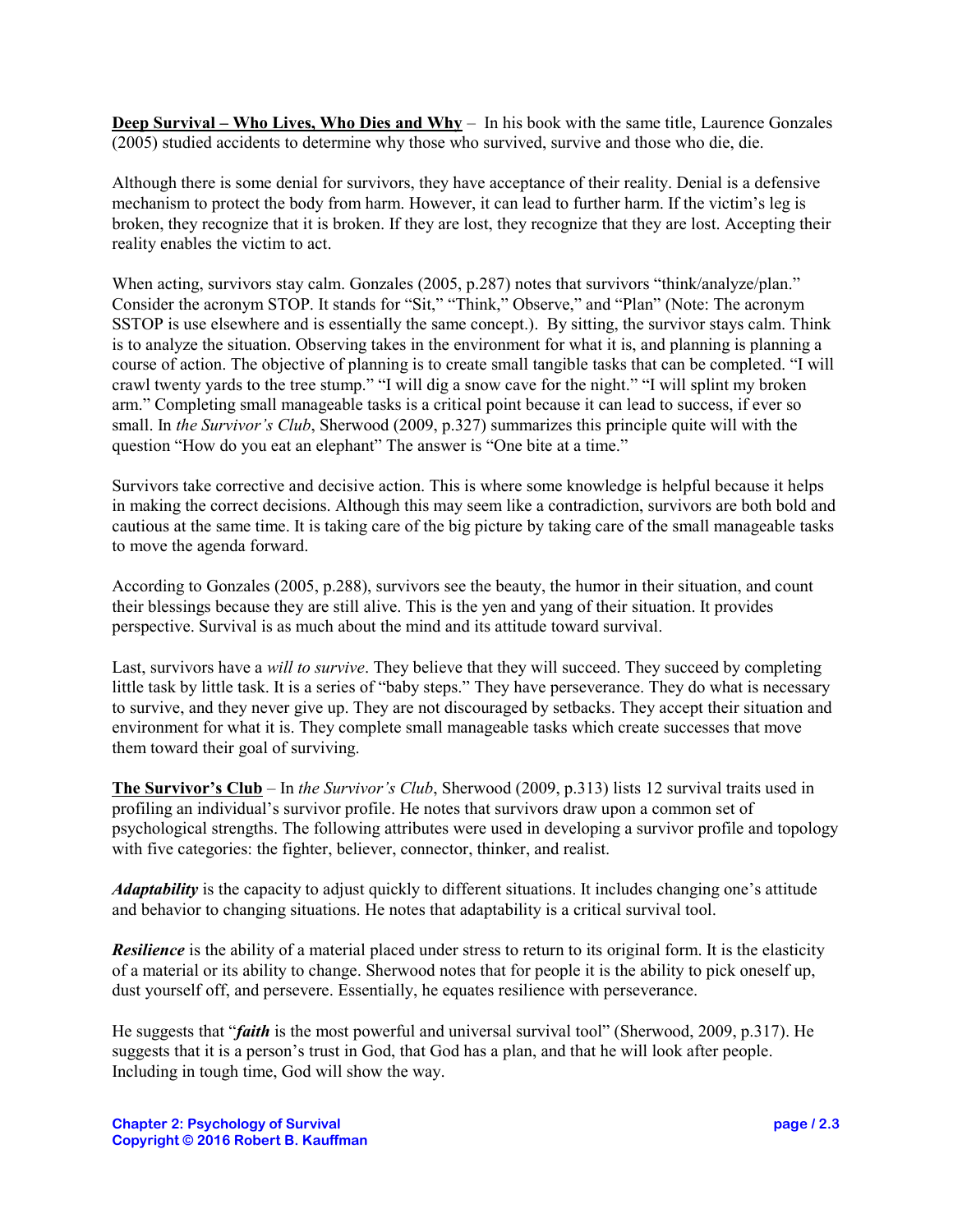*Hope* is a combination of optimism and realism. It is probably best to frame hope in terms of the Stockdale Paradox, the Vietnam War POW. It is the belief in surviving while accepting the reality of the situation. Untempered optimism can easily lead to disappointment and perseverance reduction.

*Purpose* gives a person the power and drive to persevere in periods of severe crisis. Sherwood (2009, p.319) quotes Viktor Frankl, an eminent psychiatrist and Holocaust survivor, that "everything can be taken from a man but one thing: the last of the human freedoms – to choose one's attitude in any given set of circumstances, to choose one's own way." With a purpose, people live. Without a purpose, people die.

**Tenacity** is the ability to persist with determination. It is an attribute of perseverance.

*Love* is a variation of purpose. People will do anything for the people they love. The bonds with family and friends are unbreakable. When soldiers are asked who the fight for. Often, their response is for the soldier next to them in their foxhole.

As a survival tool, Sherwood (2009) suggests that *empathy* may be counterintuitive. However, in a crisis the ability to feel a deep connection for others and to care for others not only helps the recipient but the giver to survive.

Sherwood (2009, p.323) suggests that *intelligence* is the ability to acquire and use knowledge to solve problems, in this case survival. It is the ability to diagnose, analyze, and act. Elsewhere, he notes that over and over experts told him it's not *what* a person knows in a survival situation, but how that knowledge is *applied* or *used*. "*Applied knowledge is the key to survival*" (Sherwood, 2009, p.314).

*Ingenuity* involves being clever, inventive and resourceful. It is real life ability to be a MacGyver. It can be seen as a variation of adaptability or applied intelligence.

He notes that when water hits a rock in the river it flows over and around it. Like the river, he suggests that *flow* is the ability to move forward, effortlessly, steadily, relentlessly and with ease.

He refers to *instinct* as the ability to simply act. It is the power of intuition. It is what the gut tells the person to do. It feels right and is right.

In summary, the five survivor types deal with how people approach survival situations. The twelve strands used in the development of the topologies relate to the underlying factors in determining who survives and why. As noted by Kramler (2004) the will to survive is perhaps the most important factor in survival. Resilience, faith, hope, purpose, and tenacity are attributes related to the will to survive. Even love and empathy can be said to relate to this factor. Regarding the factor of knowledge, intelligence, instinct, and ingenuity can be considered as attributes of it. Most importantly is the concept of applied knowledge.

**The Unthinkable – Who Survives When Disaster Strikes – and Why** – In her book on who survives when a disaster strikes, Ripley (2008) advances the theory of the "*survival arch*." She notes that in disasters and the subsequent survival situations there are three phases that the survivors pass through. These are *denial, deliberation*, and the *decisive moment*. She uses case studies as the primary method to illustrate the survival arch.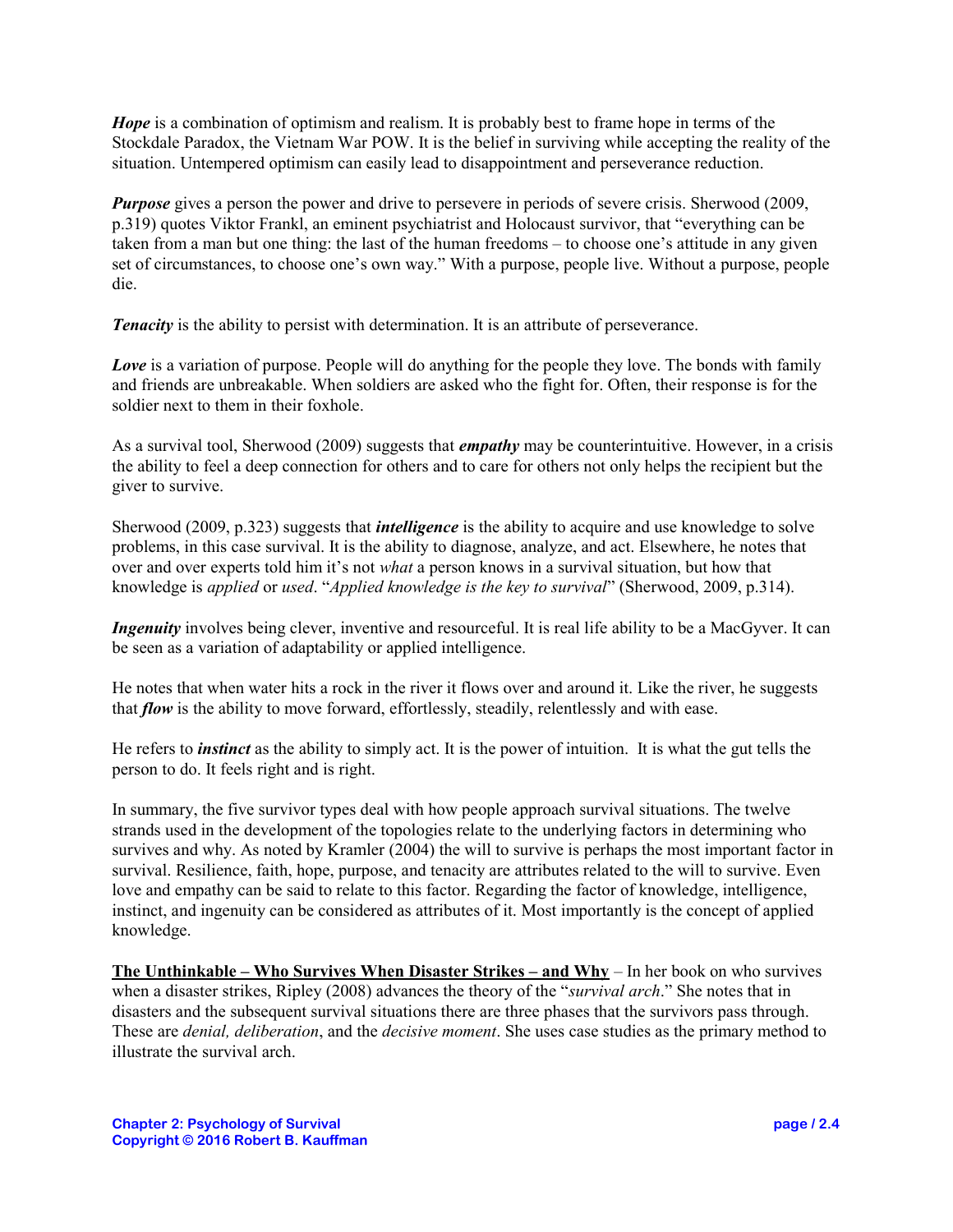*Denial* is the overarching category she uses to cover a person's initial reaction to the disaster. She discusses denial in terms of delay and risk. The two are interrelated. After the initial event, delay or the decision to act is based on the calculation of risk. Risk is intuitively determined based on past experience. For example, older people tended to stay and ride out Katrina, a Level 3 hurricane. They had weathered stronger hurricanes in the past. What they didn't know was that the wetlands which offered protection had changed. They viewed the risk as low and delayed evacuation. It was as costly miscalculation on their part.

One reason for the delay is what psychologists call the "*normalcy bias*." It is that accidents, bad things, and disasters happen to other people. People tend to develop patterns of behavior. Older people built up a pattern of behavior based on past hurricanes that lead to delay. This author has an office in concrete building with two large hallways leading directly to different exits. It would be difficult for the building to burn. It is viewed as low perceived risk. There was a period where the fire alarm would periodically go off accidently. People stayed in their offices. It was perceived low risk situation leading to delay and denial based on past patterns of behavior (i.e. false alarms). In the event of a real fire, we most likely would have delayed our exit until real symptoms of a fire such as smoke, flames or firemen appeared. In a different building, it could be fatal.

The second phase is *deliberation*. Once people get through the denial phase where they know something is terribly wrong, they deliberate before entering into action. She divides it into three sub-phases. The first is the fear reaction or what the pre-programmed primeval responses programmed into people prepares them to do to survive. The second is what she terms resilience or what the more rational portion of the brain does as it reenters the survival picture. The third factor is groupthink or how people are affected in group situations.

In the survival arch, the third phase is the *decisive moment* or what the person actually does in a disaster situation. Responses include panic, paralysis, or heroism. She notes that paralysis is an evolutionary response of playing dead. The attacking animal believes that the animal playing dead is sick or diseased and ceases its attack.

Perhaps the key component to surviving is training. Training creates muscle memory. It creates the patterns of behavior. It helps move people through the deliberation phase and into taking the correct action in the decisive moment phase. One interesting case study she uses is the story of Rick Rescorla a former Vietnam soldier and Morgan Stanley executive working in the Twin Towers on 911. She notes that based on his attitude and training, he correctly predicted the 1993 attempt on the World Trade Center where a truck full of explosives was placed in the parking garage underneath the towers. In response, he developed evacuation procedures and then actually executed the drills at considerable lost time and money to Morgan Stanley.

An example of his plan was when evacuating the Trade Center, the people on the top floors would go down the stairwells first because they have the furthest to go. People on the lower floors would then fill in after those on the top floors. If they went first, the people on the top floors who have the furthest to go, would get out last.

A component of training is to recognize the danger. Rick saw the flames from the first Twin Tower. Over the loudspeaker, the Port Authority stated that people should remain at their desks in their office. This was a response to help prevent panic. It facilitated delay and denial. Rick knew otherwise and initiated the stairwell drill. The prior training paid off as people exited orderly and as pre-planned. He saved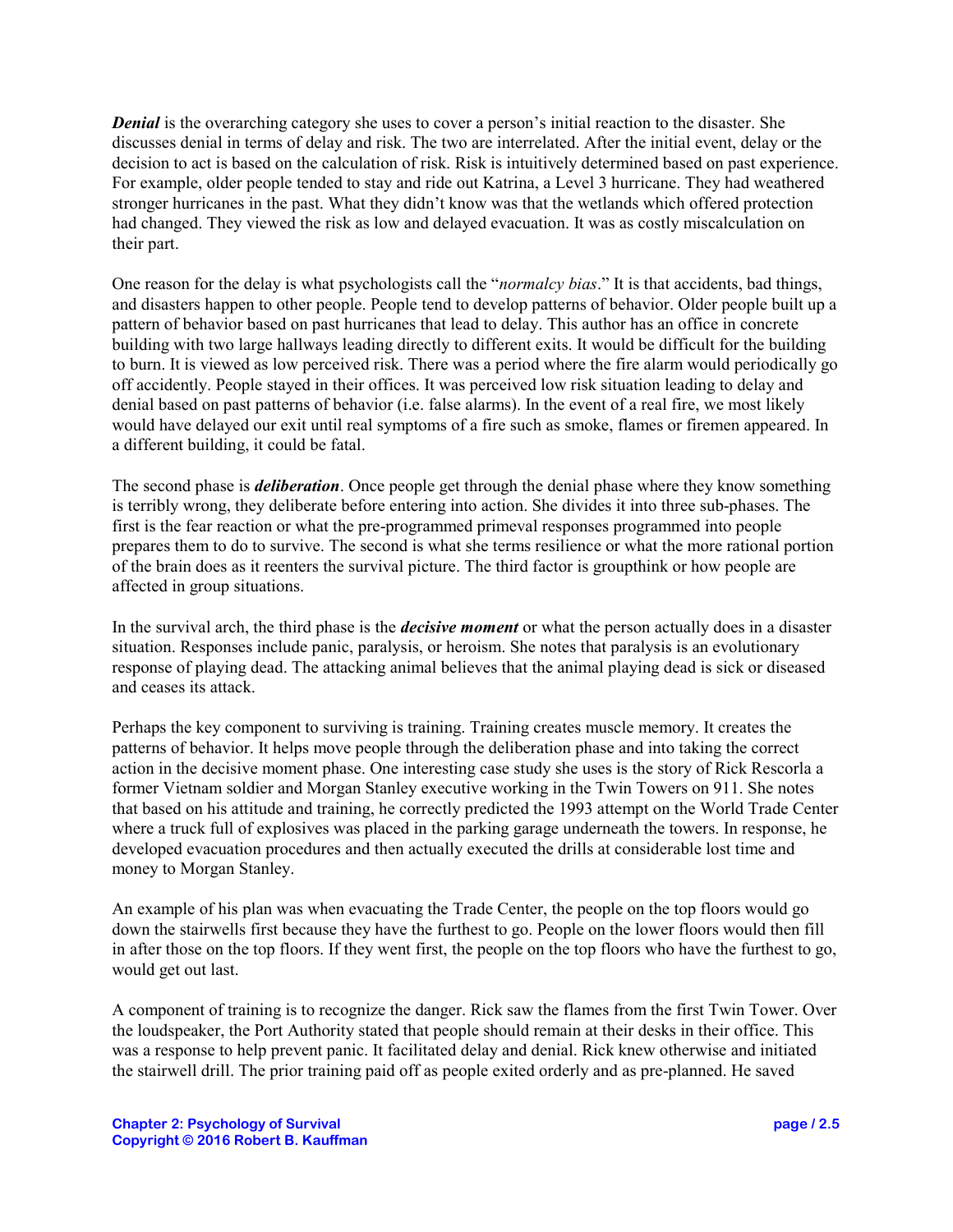countless number of lives that day.

Another component in training relates to attitude and preplanning. It need not be complicated. When getting onto a plane, note where the emergency exits are and reading the pamphlet on exiting procedures. They are a form of training. In a hotel, it is mentally noting where the stairwells are in case of an emergency. In the chapter on bugging out, having determined the bug-out site and completing some simple preplanning becomes similar to performing the stairwell drill in time of an emergency. Also, it is a reinforcement of the rescue curve in chapter five which focuses on preparation and safety, self-rescue, and rescue by others in your group before rescue by others outside your group including the rescue squad and government officials.

**The Five Factors on Who Survives** – Synthesizing from the previous summaries, this author suggests five factors that determines who survives in a survival or crisis situation. Keeping it simple, a summary of the attributes needed in a survival situation in this author's opinion are a variation of what Kramler (2004) concluded. They are summarized below.

First, and foremost, survivors have a *will to survive*. Key to a will to survive is having the right attitude. It is one of accepting one's reality while having the belief that things will eventually change. It is perseverance, tenacity, and resilience. It is having a purpose. As noted by the Stockdale Paradox, it is optimism wedded with the stark reality of the situation. It is confidence that one will be successful.

Second, Gonzales (2005), noted that perhaps the key component to survival is the ability of the survivor to *break down tasks into smaller tasks*, no matter how small, that can be completed. This component could be merged into one of the other categories, but this author believes this approach is worthy of it own category. For example, "I will crawl twenty yards to the tree stump" and then doing it. Think about this for a moment. It is a very small task. Or as noted by Sherwood (2009), it is eating an elephant one bite at a time. Survivors take "baby-steps," one small step at a time. From an attitude perspective, this approach is extremely important because by taking baby-steps, it helps a survivor from becoming overwhelmed by the enormity of their situation.

The third component is *knowledge* or better stated *applied knowledge*. Knowledge is necessary, but being able to use it and apply it in a survival situation is what is important to survival. The material presented in this book increase the reader's knowledge. However, it is the reader's ability to apply it in a crisis situation that ultimately matters.

Fourth, survivors need some *luck*. People make their own luck with applied knowledge and by breaking down tasks into smaller tasks. However, occasionally, some luck in the traditional sense is needed and a good thing. The author considered not including luck as a factor because it can easily become an excuse for ignoring the first three factors.

Fifth, we will throw in *conditioning*. Depending on the survival situation, the body should be healthy and with some degree of physical fitness. Healthy people have a better propensity to survive. Numerous studies and common sense suggest this to be the case. This does not mean the person needs to be a fitness junkie, only that they are reasonably healthy.

**Stockdale Paradox** – The Stockdale Paradox is named after Admiral James Stockdale, a pilot who was shot down in Vietnam in 1965 (Greitens, 2015, p.30). Need-less-to-say, he withstood extreme torture, deprivation, and hardship as a POW. Yet, not only did he survive, he flourished as best as one could do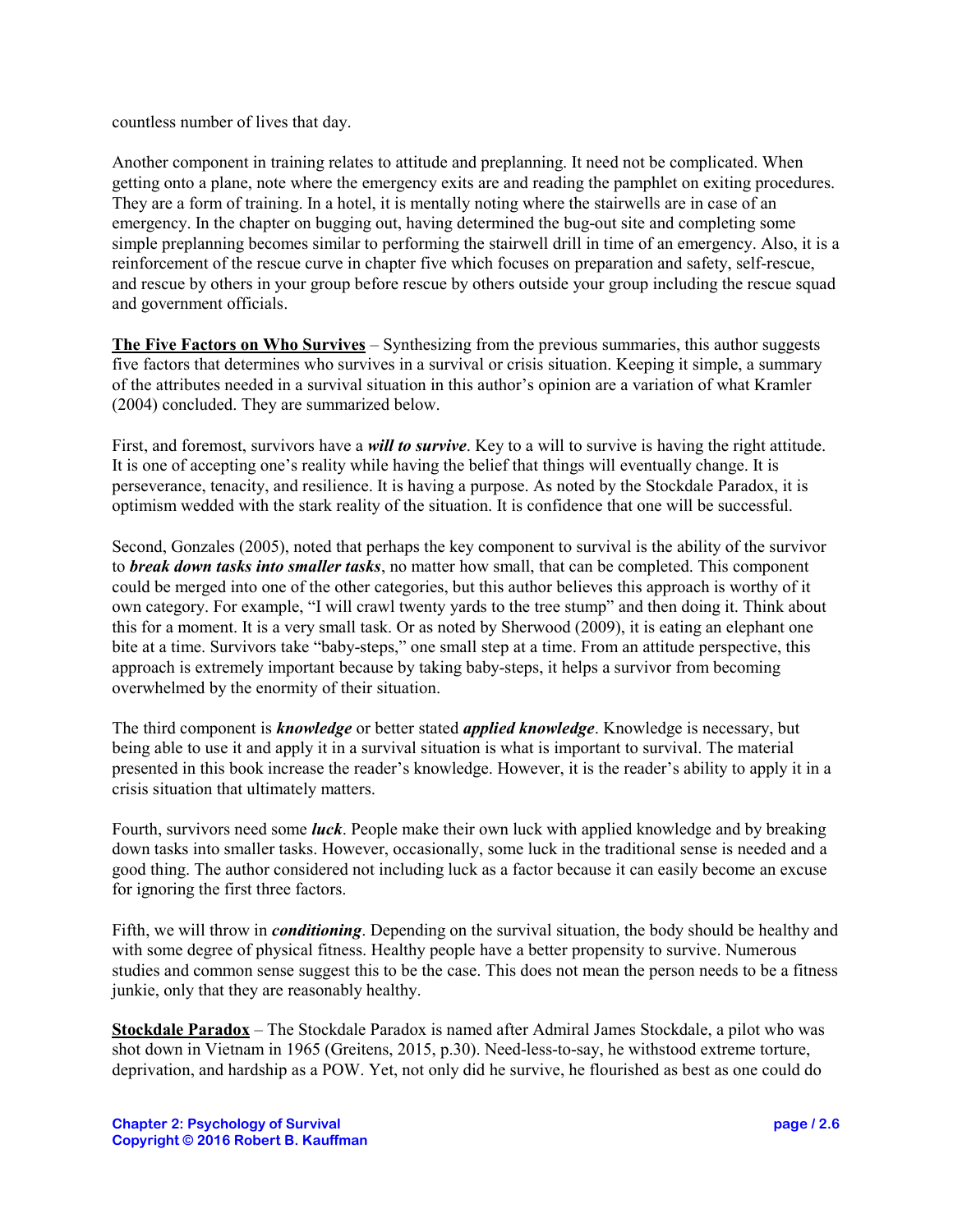as a POW. It was mentioned under "*hope*" in the Survivor's Club section and developed more in depth in this section.

The paradox is as follows. On the one hand, the person in the survival situation needs to be honest in assessing their situation. There needs to be a clear appraisal of the harsh reality surrounding their situation. There is no sugar coating. It is the cold reality of the situation. On the other hand, and at the same time the person in the survival situation needs to maintain hope. There must be the belief that a person will endure and eventually find a solution. There is always a choice and each person has some control over their destiny, no matter how limited it is. Having hope juxtaposed with accepting the harsh reality would seem to be incongruent with each other and hence the paradox. It is not blind hope but the belief that the person will eventually succeed.

In terms of the five factors, Stockdale's Paradox could be a combination of the first two factors, a will to survive breaking down tasks into smaller tasks that can be accomplished. Stockdale chose his destiny even though there didn't seem to be much of a choice to be had. Stockdale always saw the potential opportunities even in the most desperate situations. He saw a path to where he wanted to go even when there was no obvious path. He was in control of his destiny even in the most oppressive of times. The Stockdale Paradox is revisited again in this chapter by Joe Simpson in *Touching the Void*.

**Benefits of Training** – Emphasizing the need for training, Ripley (2009) advances the *survival arch* paradigm based on the consecutive factors of denial, deliberation and decisive moment. It is a useful paradigm. Also, she advances the importance of training as preparation for disasters and crisis situations, a common theme throughout this book. Training and preparation cannot be over emphasized. The need for training originates with the physiology of fear. It is a common theme of the books reviewed as it is in the materials presented in this book. The theme is often summarized in the military axiom of the "Eight P's": "Proper prior planning and preparation prevents piss-poor performance." Outward Bound is one program that seeks to prepare people for crisis situations.

**Outward Bound** – Teaching the attributes necessary to survive are teachable skills. Outward Bound is an example of a program that was originally designed to develop these attributes. The Outward Bound program was developed by Kurt Hahn. During WWII, ships were sunk in the North Sea. When the ship went down, the sailors clinging to the life rafts were exposed to immersion hypothermia and the elements. When looking at the data, there was an anomaly. The older sailors survived the ordeal, not the younger sailors. The younger sailors in the prime of their lives and who were the most likely to survive

weren't surviving. The older sailors had the will to live. They had perseverance. The younger sailors simply gave up and died. The older sailors believed that they could survive. They didn't give up. The purpose of the Outward Bound program was to challenge people to accomplish what they mentally didn't think they were originally capable of accomplishing.

The classic or traditional Outward Bound program featured an obstacle course which morphed into the challenge course (Figure 2.3). The semantics of the challenge course emphasizes the positive aspects of challenge



**Figure 2.3: The Wall** – The wall is the classic challenge course challenge. The group needs to work together to get all participant up and over the wall. [Source: nhlbruins.tumblr.com]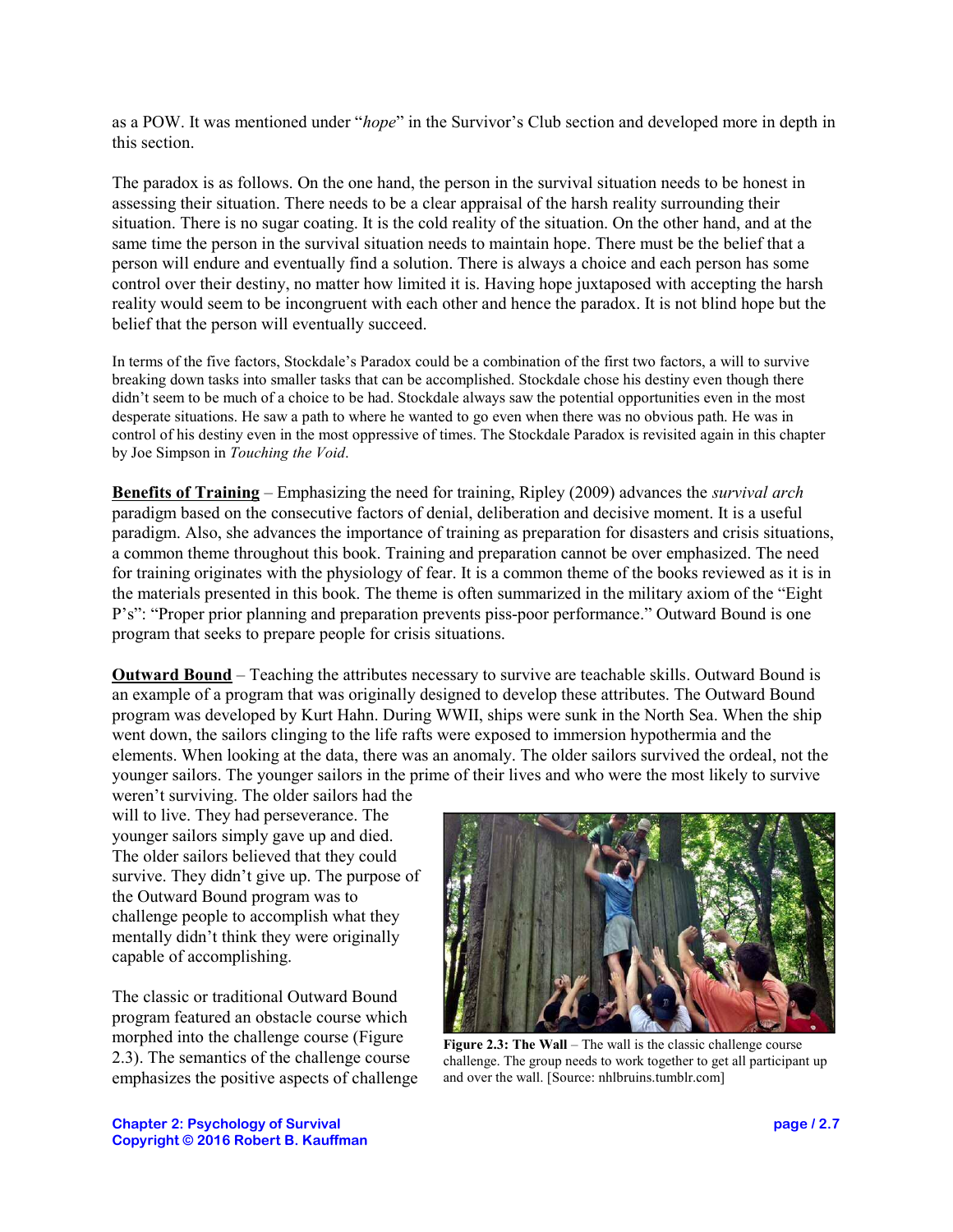rather than an obstacle being placed in front of the individual. The program evolved into using the outdoor environment as the stimulus to challenge people beyond what they perceive to be their normal limits.

**Survival in the Movies** – There are numerous movies depicting survival situations. This author uses the movie *Touching the Void* to illustrate the principles. It is the story of Joe Simpson's and Simon Yates' climb of the 21,000 foot Siula Grande mountain in South America (Figure 2.4). The story and movie can be viewed from several different perspectives. From a risk management perspective, it is the story of two hot-shot climbers climbing alpine style to quickly reach the summit. I don't use the term hot-shot with disrespect. They were 28 an 29 year olds at the peak of their physical fitness and mentally without having experienced failure. It is amazing that their approach to this challenge didn't result in the death of one or both participants. Another issue is whether Simon should have cut the rope. The thread viewed here is Joe's quest to survive after Simon cut the rope. Last, Joe's ordeal exemplifies the Stockdale Paradox.

Even under ideal conditions, climbing Siula Grande is a daunting task. There is the potential of altitude sickness. There is frostbite and hypothermia. There are limited resources. They ran out of fuel to heat water and they could carry only limited supplies in their quest of the summit. Under ideal conditions and circumstances, this climb was on the edge. There was no "margin for error."

Joe took a major fall and broke his leg (Figure 2.5). As he described it, the lower leg was driven up through the knee cap into the femur. Not only was he in extreme pain, but he was dangling over a cliff belayed by Simon over 100 feet away. He tried to ascend the rope, but the cold and difficulty of ascending he failed. Belayed, he was dangling at the end of the rope. With no choice but to save himself, Simon cut the rope.



**Figure 2.4: Joe Simpson** – In the movie and book *Touching the Void*, Joe and Simon provide a narrative of their climb and ordeal with other climbers reenacting the events.



**Figure 2.5: Joe at the End of His Rope** – Joe is dangling unable to ascend. Eventually, to save himself, Simon cuts the rope. Source: Movie.



**Figure 2.6: Crawling 20 Feet** – Not knowing if there is a way out, Joe sets small tasks to complete and does them. Source: Movie.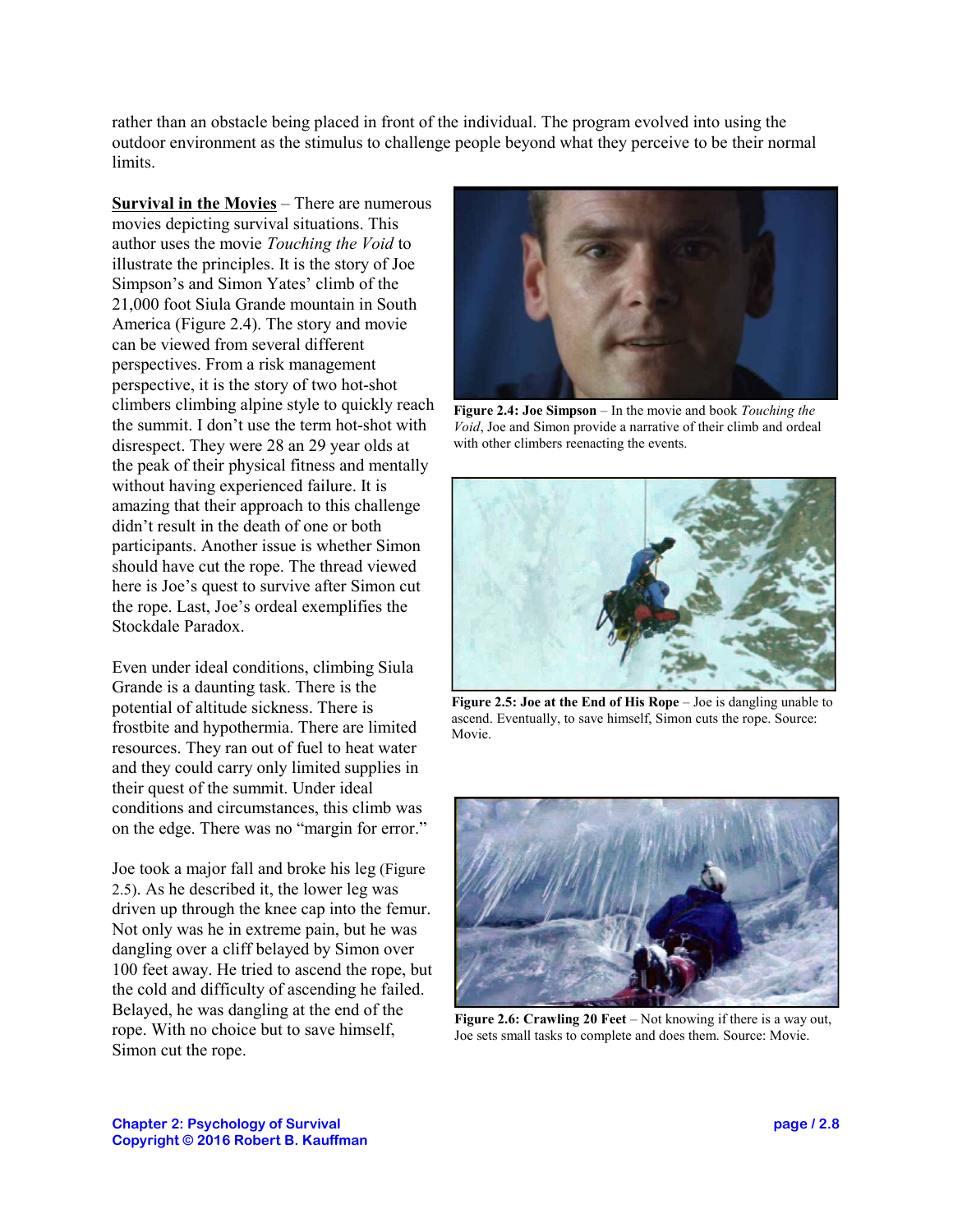Joe dropped into the crevasse below him. The movie doesn't say how far he dropped, but it was at least 50-70 feet. The movie notes he had some luck. He landed on a ledge. Had he been three feet to the right he would have fallen an unknown distance. He is lying there in excruciating pain not knowing if there is a way out of the crevasse. He set a goal of crawling 20 yards (Figure 2.6). He accepts his situation for what it is. He crawls over a snow bridge knowing that it could collapse under his weight and the fall would kill him. There was no guarantee that there was an exit from the crevasse. Eventually, he found a glimmer of hope and crawls to the light where he breaks through the snow to the surface.

His ordeal is not over. He has to trek down the snow and then the rocky terrain to base camp (Figure 2.7). Remember, he has a broken leg and is in major major pain. However, think of his situation for a moment. If Simon has left the base camp, Joe is alone and by himself three days travel to the nearest civilization. Imagine the impact on his physic and his will to live if he trekked back to their base camp only to find that the base camp was no longer there.



**Figure 2.7: Base Camp** – If Simon has left the base camp, Joe is a three day walk to any civilization. He lost 1/3 his body weight. Fortunately, the tent was lit and Simon was there. Source: Movie.

Consider Joe's experience in terms of the Stockdale Paradox. Joe had a clear appraisal of the harsh reality surrounding his situation.

He didn't sugar coat his situation. He understood the cold reality of his situation. On the other hand, and at the same time, Joe maintained hope. Hope may not be the right term. Joe did have the belief that he person would endure and eventually find a solution. There is always a choice and each person has some control over their destiny, no matter how limited it is. Even if it was crawling twenty yards to a rock.

In summary, assess Joe's survival in terms of the five criteria. There is no question that Joe had a will to survive. He had perseverance. His desire to survive cannot be overstated. Consider the Stockdale Paradox. Second, Joe knew the problems he faced and he had the knowledge to deal with some of his situations. Third, he broke his tasks down into small tasks that can be accomplished. He wasn't overwhelmed with the enormity of his situation (Note: He had every reason to be overwhelmed.). Fourth, he did have some luck. Joe found an exit where none were likely, and when he fell, he landed three feet from having a more severe fall. Last, regarding conditioning, Joe lost one-third of his body weight through the ordeal. His original health and conditioning helped him to survive.

## Summary:

This chapter focuses on who survives in a survival or crisis situation. The reader needs to remember that not all prepper situations are extreme survival situations as the ones from which the observations were gleaned. The focus here was on disasters or crisis situations where the incident places the victim in a major survival situation. With this understanding, there were five suggested criteria necessary for survival.

The first criteria needed for survival is a will to survive. Following Joe's ordeal, he had a will to survive. This is first and foremost. A will to survive covers many but not all deficiencies. Second, the survivor